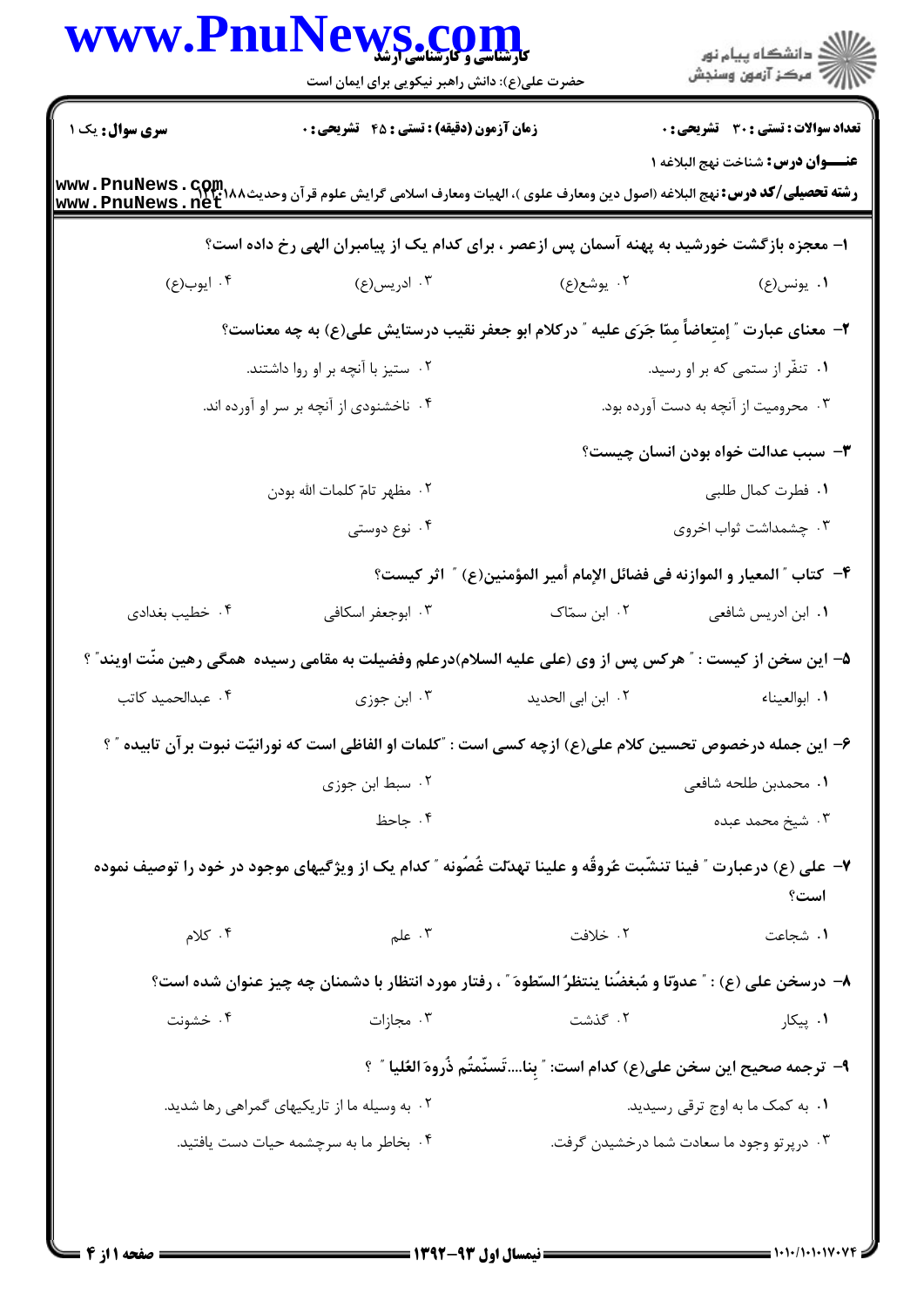|                           | WWW.PnuNews.com<br>حضرت علی(ع): دانش راهبر نیکویی برای ایمان است                                                           |                       | ر<br>دانشڪاه پيام نور)<br>ا∛ مرڪز آزمون وسنڊش                                   |
|---------------------------|----------------------------------------------------------------------------------------------------------------------------|-----------------------|---------------------------------------------------------------------------------|
| <b>سری سوال : ۱ یک</b>    | زمان آزمون (دقیقه) : تستی : 45 آتشریحی : 0                                                                                 |                       | <b>تعداد سوالات : تستی : 30 ٪ تشریحی : 0</b>                                    |
| www.PnuNews.net           |                                                                                                                            |                       | عنـــوان درس: شناخت نهج البلاغه ١                                               |
|                           | +ا– على (ع) درعبارت : " لَولا كراهيهُ الغَدرِ لَكنتٌ مِن أدهى الناسِ" به كدام يک از صفات بارز موجود درخود اشاره نموده است؟ |                       |                                                                                 |
| ۰۴ ساده زیستی             | ۰۳ سیاست                                                                                                                   | ۰۲ زهد                | ٠١ شجاعت                                                                        |
|                           | ١١- ٪ مخاطب " على (ع) درجمله : "إليكِ عنَّى …فحَبلكِ على غاربكِ قدإنسللتٌ مِن مَخالبكِ " چه كسى است؟                       |                       |                                                                                 |
| ۰۴ حکومت                  |                                                                                                                            | ۲. دنیا است که معاویه | ۰۱ نفس                                                                          |
|                           |                                                                                                                            |                       | ۱۲- علی(ع) چه چیز را وسیله و ابزاری برای اقامه حدودِ فراموش شده می داند؟        |
| ۰۴ عمل به حق              | ۰۳ جهاد                                                                                                                    | ۰۲ عدالت              | ۰۱ حکومت                                                                        |
|                           |                                                                                                                            |                       | ۱۳– درکدام دوران شیعیان دارای سرپرستی خاصّ بنام ؒ نقیب ؒ شدند؟                  |
| ۰۴ دوران آل بويه          | ۰۳ دوره دوم عباسیان                                                                                                        | ۰۲ دوره سلاجقه        | ۰۱ دوره آخر امويان                                                              |
|                           | ۱۴– محتوای نامه " أبوبکر خوارزمی " به شیعیان نیشابورچه بوده است؟                                                           |                       |                                                                                 |
|                           |                                                                                                                            |                       | ٠١ رنجهاي آل على(ع) وشيعيانش دراعصار مختلف                                      |
|                           |                                                                                                                            |                       | ۰۲ جنایت امویان با شیعیان علی(ع)                                                |
|                           |                                                                                                                            |                       | ۰۳ محنتهای اهل بیت(ع) دردوران خلفای ثلاثه                                       |
|                           |                                                                                                                            |                       | ۰۴ فجايع عباسيان وخشونت آنها با اظهار كنندگان فضايل على(ع)                      |
|                           |                                                                                                                            |                       | ۱۵– چه کسی به دلیل غلوّ در ناصبیگری ، مورد محبت ودوستی امویان وعباسیان بود؟     |
| ۰۴ ابن جهم سامی           | ۰۳ مزاحم بن خاقان                                                                                                          | ۰۲ داود بن علی        | ۰۱ ابن خیزران                                                                   |
|                           |                                                                                                                            |                       | ۱۶- کدام دانشمند ، قرن چهارم هجری را " دوره رنسانس اسلام " نامیده است؟          |
| ۰۴ طه حسین                | ۰۳ آدام متز                                                                                                                | ۰۲ سزگین              | ۰۱ فلیپ حتّی                                                                    |
|                           |                                                                                                                            |                       | ۱۷- کدام یک از کتب سید مرتضی ، ردّیه ای برکتاب امامت قاضی عبدالجبار معتزلی است؟ |
| ۰۴ الذخيره                | ۰۳ الشافی                                                                                                                  | ۰۲ الغُرر و الدُرر    | ٠١ جمل العلم والعمل                                                             |
|                           | ۱۸– کدام یک از شاگردان سید رضی به دست او مسلمان شده و ازمذهب زرتشتی به مذهب امامیه درآمد؟                                  |                       |                                                                                 |
| ۰۴ ابو عبدالله دُورِيَستي | ۰۳ ابو منصور عکبری                                                                                                         | ۰۲ مهيار ديلمي        | ۰۱ ابو زید کبایکی                                                               |
|                           |                                                                                                                            |                       | ١٩-  موضوع كتاب " حقائق التأويل " سيدرضي چيست؟                                  |
| ۰۴ تفسیر                  | ۰۳ مجازات قرآن                                                                                                             | ۰۲ فقه                | ۰۱ حدیث                                                                         |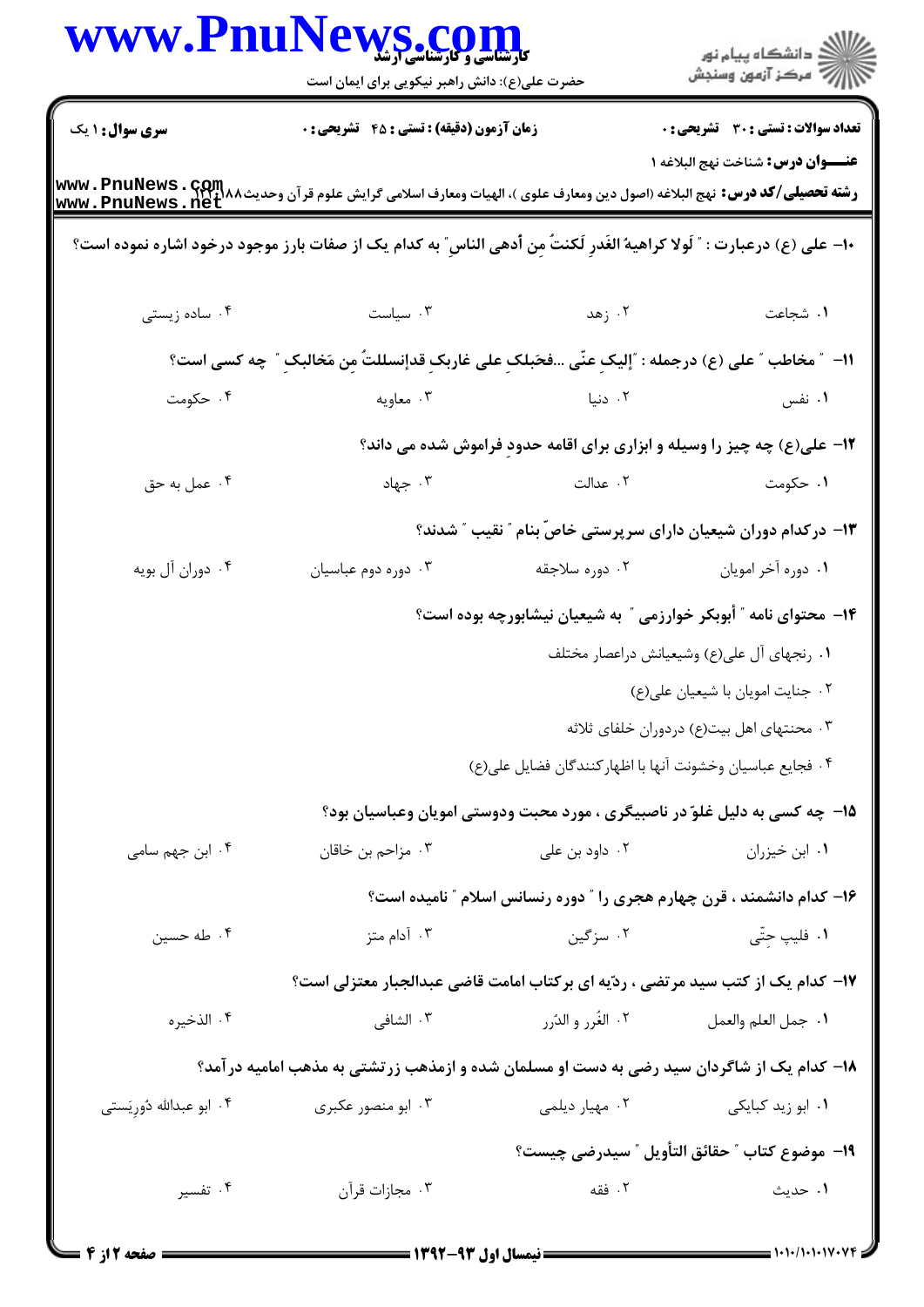| WWW.PnuNews.com                                                                                                                                                                                            | حضرت علی(ع): دانش راهبر نیکویی برای ایمان است     |                                                                                                                          | ر<br>دانشڪاه پيام نور)<br>ا∛ مرڪز آزمون وسنڊش |  |  |
|------------------------------------------------------------------------------------------------------------------------------------------------------------------------------------------------------------|---------------------------------------------------|--------------------------------------------------------------------------------------------------------------------------|-----------------------------------------------|--|--|
| <b>سری سوال : ۱ یک</b>                                                                                                                                                                                     | <b>زمان آزمون (دقیقه) : تستی : 45 گتشریحی : 0</b> |                                                                                                                          | <b>تعداد سوالات : تستی : 30 ٪ تشریحی : 0</b>  |  |  |
| <b>عنـــوان درس:</b> شناخت نهج البلاغه ۱<br>رشته تحصیلی/کد درس: نهج البلاغه (اصول دین ومعارف علوی )، الهیات ومعارف اسلامی گرایش علوم قرآن وحدیث۸۸۸ <del>'M</del> ww . PnuNews . net<br>www . PnuNews . net |                                                   |                                                                                                                          |                                               |  |  |
|                                                                                                                                                                                                            |                                                   | +٢- كدام يک از آثار ِ أبو مخنف لوط بن يحيى أزدى ، درباره خطب اميرالمؤمنين است؟                                           |                                               |  |  |
| ۰۴ الردّه                                                                                                                                                                                                  | ۰۳ الغارات                                        | ۰۲ المغازی                                                                                                               | ٠١. كتاب الخطبه الزهراء                       |  |  |
|                                                                                                                                                                                                            |                                                   | <del>\</del> ٢- كَزِينه صحيح درباره كتاب ″ مائهُ كلمهٍ لِأميرالمؤمنين علىٍّ بن أبيطالب ″ كدام است؟                       |                                               |  |  |
| ٢.  از تأليفات پس از نهج البلاغه است.                                                                                                                                                                      |                                                   | ٠١ مؤلفش آن را بانگاهي زيباشناسانه گردآوري كرده است.                                                                     |                                               |  |  |
|                                                                                                                                                                                                            | ۰۴ سیدرضی تمام آن را درنهج البلاغه آورده است .    |                                                                                                                          | ۰۳ مؤلف آن إبن مزاحم مِنقرى است.              |  |  |
|                                                                                                                                                                                                            |                                                   | ٢٢- كتابهاي " دِستور مَعالم الحكم " و  " عيون الحِكم " به ترتيب درچه زماني تأليف شده اند؟                                |                                               |  |  |
| ٢.   پس از نهج البلاغه-قبل از نهج البلاغه                                                                                                                                                                  |                                                   | <mark>1</mark> . قبل از نهج البلاغه-پس از نهج البلاغه                                                                    |                                               |  |  |
|                                                                                                                                                                                                            | ۴. قبل از نهج البلاغه-قبل از نهج البلاغه          |                                                                                                                          | ۰۳ پس از نهج البلاغه-پس از نهج البلاغه        |  |  |
|                                                                                                                                                                                                            |                                                   | ۲۳- مؤلف کدام اثر، کلمات علی(ع) را به ترتیب ِ حروف معجم مرتّب کرده وآخر کلمات را طبق ذوق مردم ، مسجّع قرارداده           | است؟                                          |  |  |
| ۴. الملاحم                                                                                                                                                                                                 | ٠٣ الخطب المعرّبات                                | ٢. غُررالحِكم و دُرر الكَلِم                                                                                             | ٠١. مطلوب كلِّ طالب                           |  |  |
|                                                                                                                                                                                                            |                                                   | ۲۴– دلیل تکرار شدن سخنان علی(ع) درنهج البلاغه چیست؟                                                                      |                                               |  |  |
| ٠٢ اختلاف شديد روايات سخنان حضرت                                                                                                                                                                           |                                                   | ۰۱ تعمّد و توجّه سیدرضی                                                                                                  |                                               |  |  |
| ۰۴ پرهيز سيدرضي ازهرگونه عمل گزينشي وحذف                                                                                                                                                                   |                                                   |                                                                                                                          | ۰۳ نشان دادن جنبه های مختلف زیباشناسی عبارات  |  |  |
|                                                                                                                                                                                                            |                                                   | ۲۵– سیدرضی چند مورد از منقولات خود درا درنهج البلاغه مستقیماً از امیرالمؤمنین(ع) نقل کرده است؟                           |                                               |  |  |
| ۰۴ مورد                                                                                                                                                                                                    | ۰۳ ۱۷ مورد                                        | ۰۲ ۷۷ مورد                                                                                                               | ۰۱ ۷۱ مورد                                    |  |  |
|                                                                                                                                                                                                            |                                                   | ۲۶– کثرت تعجب أدبا درخصوص نهج البلاغه ،معطوف به چه مسأله ای است؟                                                         |                                               |  |  |
|                                                                                                                                                                                                            | ۰۲ تفوّق معاني بليغ أن                            | ٠١. الفاظ وكلمات آن                                                                                                      |                                               |  |  |
|                                                                                                                                                                                                            | ۰۴ تنوّع مقاصداًن                                 |                                                                                                                          | ۰۳ روح حاكم درعبارات آن                       |  |  |
|                                                                                                                                                                                                            |                                                   | <b>٣٧</b> – اين سخن درباره نهج البلاغه از كيست: ″ پس از الفاظ وحي الهى كتابى از نظر اعتمادواطمينان چون نهج البلاغه تدوين | نشده است" ؟                                   |  |  |
| ۰۴ جرج جرداق                                                                                                                                                                                               | ۰۳ شهید مطهری                                     | ۰۲ دکتر زکی نجیب                                                                                                         | ۰۱ آقابزرگ تهرانی                             |  |  |
|                                                                                                                                                                                                            |                                                   | ۲۸– کدام دانشمند معتقد است : مخالفت با اسلوب ومعانی متداول آن عصر ، دلیل برعدم تعلّق بسیاری از خطبه ها به علی(ع)         | است؟                                          |  |  |
| ۰۴ احمد امين                                                                                                                                                                                               | ۰۳ بروکلمان                                       | ۰۲ جرجي زيدان                                                                                                            | ٠١. خير الدين زركلي                           |  |  |